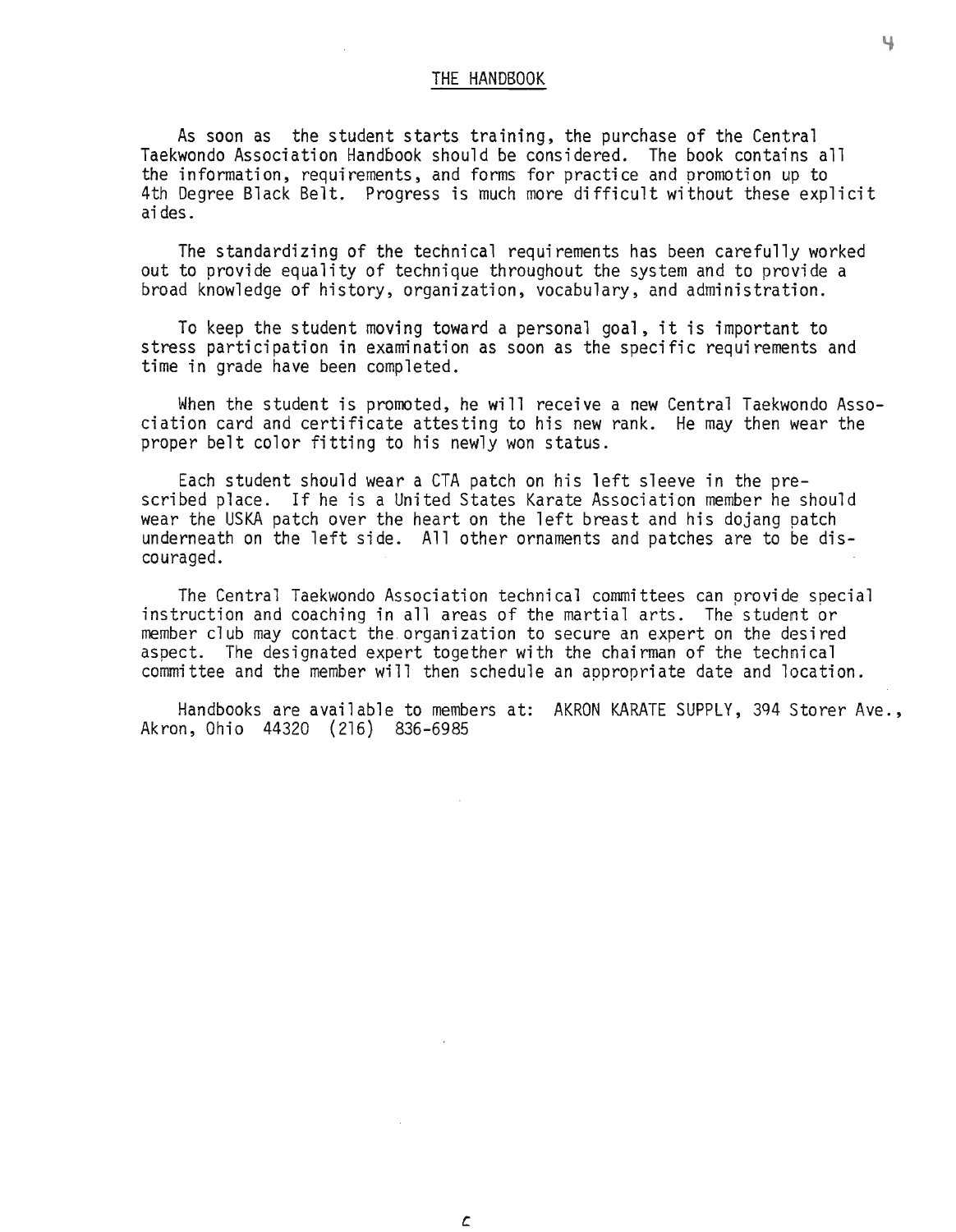





## **CENTRAL TAEKWONDO ASSOCIATIOI**

for NO. TELEPHONE CITY  $x \leq TATE$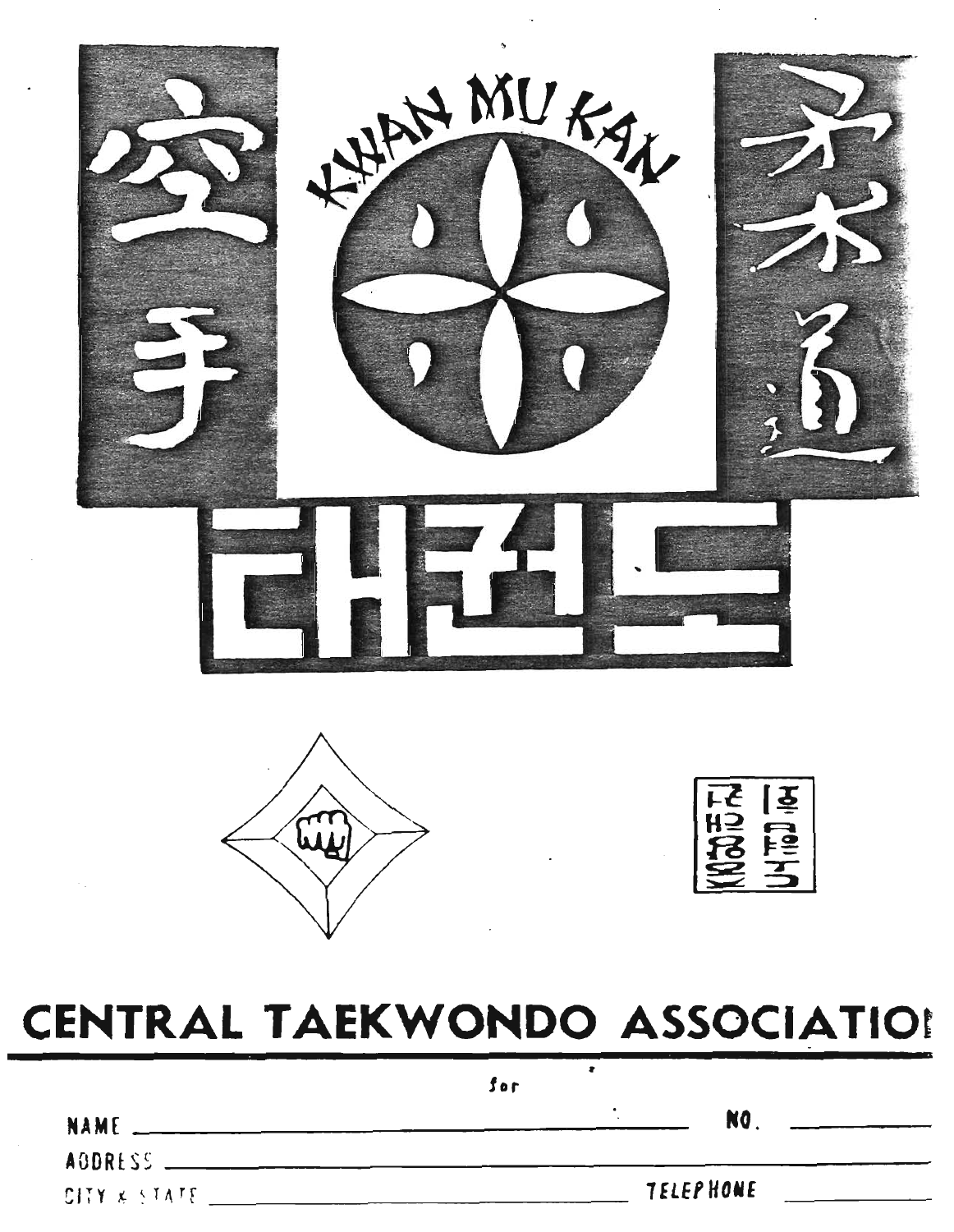Copyright, 1977 Kwanmukan Mudo Association 1326 Orlando Ave Akron, Ohio 44320, U.S.A.

All rights reserved. This book is protected by copyright. No part may be reproduced in any form or by any means, including photocopying, or utilized by any information stoage and retrieval system without written permission from the copyright owner.

Made in the United States of America

à,

Composed and printed at the Central Taekwondo Association 394 Storer Ave. Akron, Ohio 44320, U.S.A.

 $\mathbb{R}^{n}$  is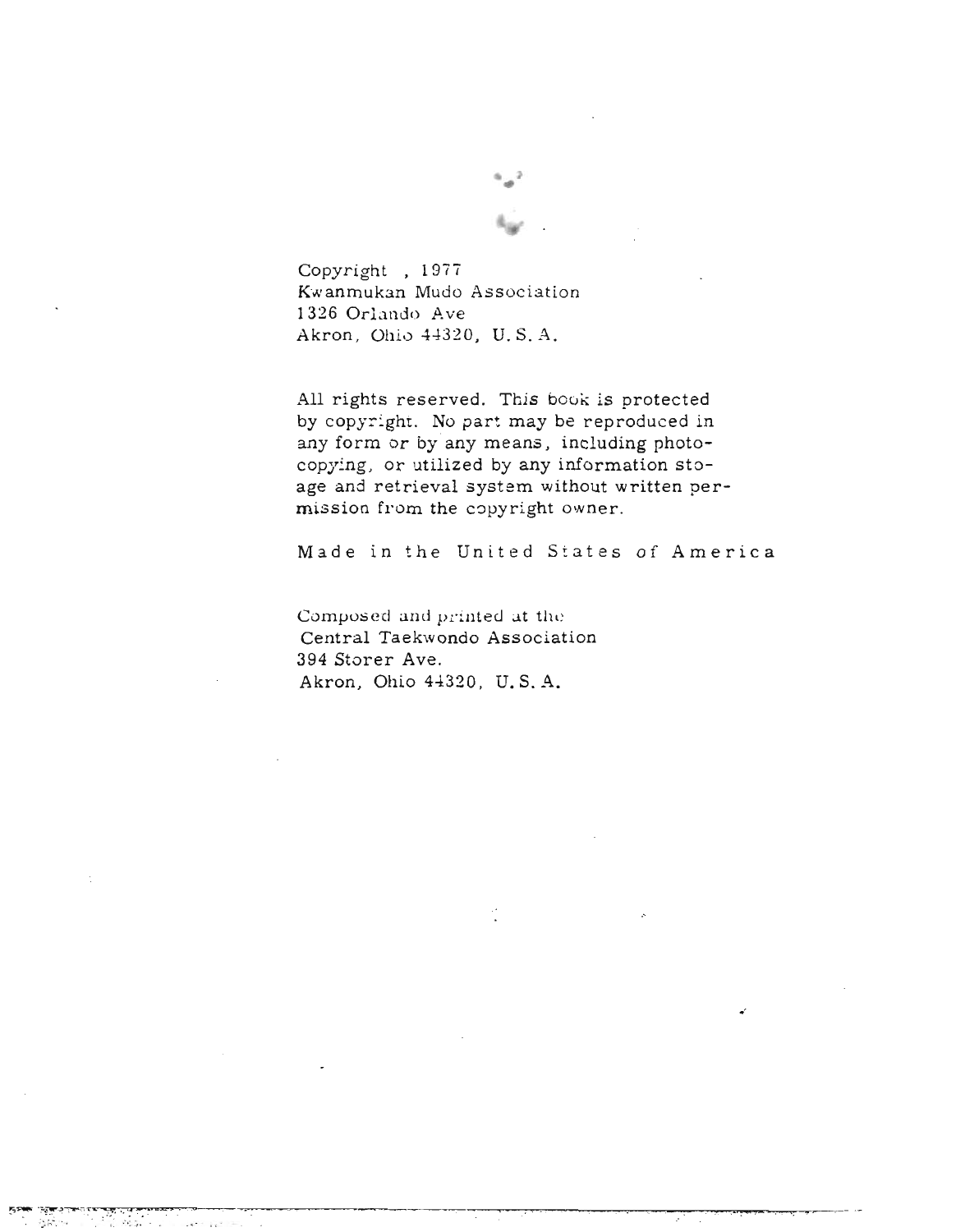Mr. Anderson is well known as a coach and practitioner of Taekwondo. Born in Akron, Ohio in 1931, he graduated from Akron Garfield High School, attended The University of Wichita, Kansas, and later The University of Akron.

A life resident of Akron, he married Joan Housley of Cuyahoga Falls, Ohio in 1950 and they have 5 children.

Teaching comes naturally to Mr. Anderson. His father taught school in Akron, his mother taught music, and his brother instructed mathematics at Norton High School.

In 1950, while attending college in Kansas, Mr. Anderson started the practice of Ju-Jutsu. Returning to Akron he enrolled at national champion Jack Stan1ey 's gym for weight-lifting and there was introduced to and worked out with many professional wrestlers. Discovering that a childhood friend, Mr. T. R. McClanahan, had just returned from studying Judo and Karate in Japan, he sought him out and started a life of study which has encompassed Judo, Shotokan Karate, Hapkido, Kung Fu, and Song Moo Kwan Taekwondo.

With his Taekwondo instructor, Mr. 11 Joo Kim, he traveled widely and enjoyed practice and instruction as an official and had the privilege to associate with major Korean instructors.

Mr. Anderson has served as an official and coach in many large tournaments in the eastern U.S. since 1965 and his students have proven to be a steady threat in competition and have gathered many form and sparring trophies. (Mr. Anthony Clarke of the Akron Karate Center is 1976 National AAU Men's Senior Champion.) The superb philosophy and skill of the senior KWANMUKAN students is recognized throughout the region.

Independent from Mr. Kim in 1972, training was continued and the KWANMUKAN was established. A black belt in Judo was earned and awarded through his first instructor, T. R. McClanahan, who has continued to instruct him in Judo and its related fields.

In addition to his teaching duties at his various gyms, Mr. Anderson finds time to instruct for The University of Akron, where he teaches accredited courses, the Special College, and coaches the Taekwondo Karate Club. The Women's Anti-Assault Program was established there under his auspices and is currently taught as a course in the Special College.

Internationally, Mr. Anderson serves as Style Head for the United States Karate Association, supervising, regulating, and standardizing activities involving the Taekwondo system on behalf of that organization. In the AAU, Mr. Anderson holds a Class A International Official's License and is on the National Official's Certification Committee as an Official Certifier for the Central U.S. He also chairs the National Sub-committee for Collegiate Karate and is the Lake Erie Association Karate Chairman.

Nationally, in addition to serving with the U.S. Karate Assn. and the AAU, he is a director of the Central Taekwondo Association and is the head of its ranking and technical committees, being responsible for the grading and standardizing of technique. He also serves as chief official for the C.T.A. Having a positive interest in law-enforcement instruction, Mr. Anderson is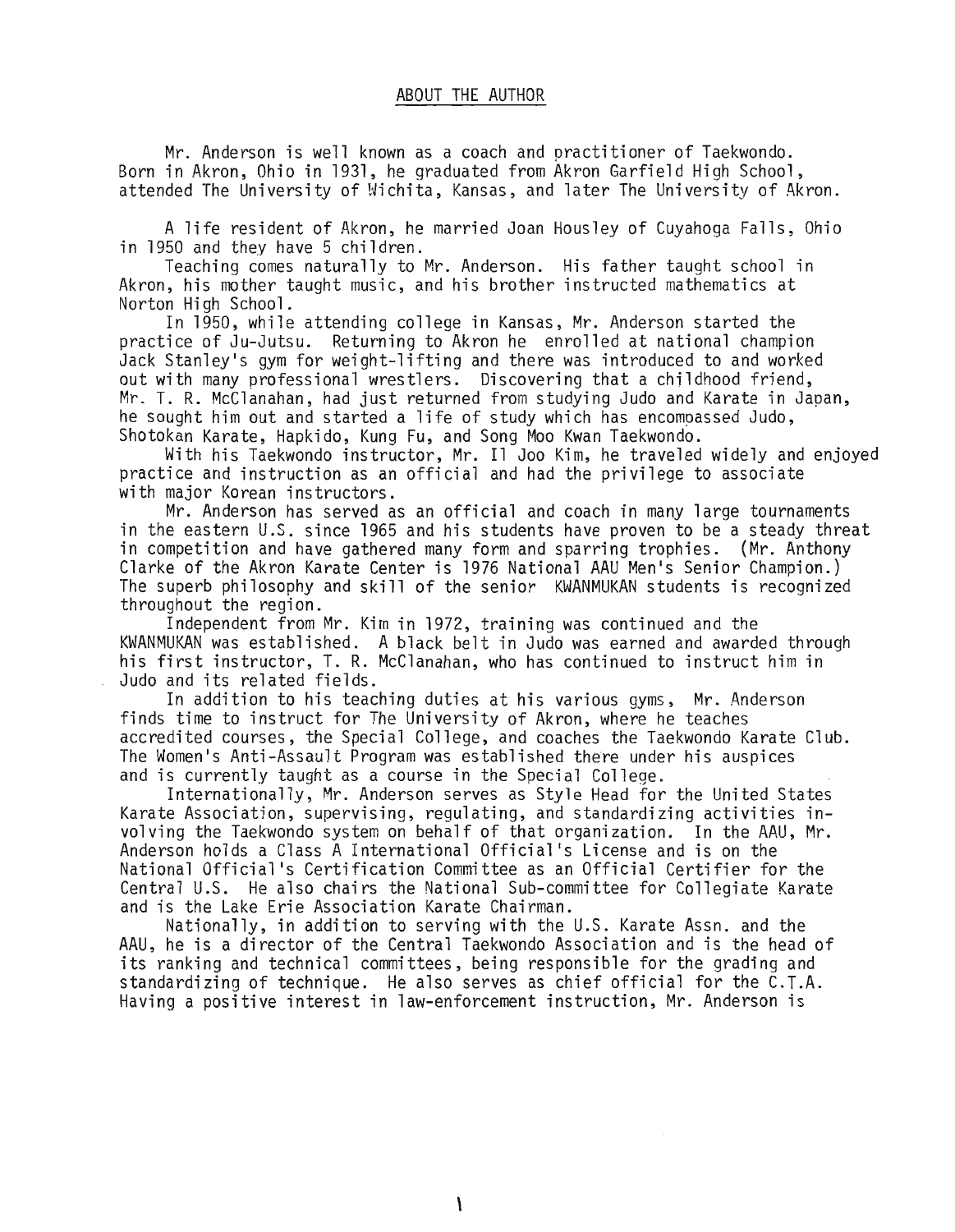a licensed instructor with the Ohio Peace Officers Training Council under the Attorney General of the State of Ohio, a certified USKA National Police Instructor, and is on the board of The National Police-Sheriff's Kenka Association. He assists Mr. T. R. McClanahan as a director at police seminars and is considered an authority on riot self-defense training.

Mr. Anderson believes that each "complete" martial artist should be trained in both Judo and Karate and should have field variety experience in the non-sporting applications of each (Kenka). This can be learned through cross training and interchanging information and instruction. The goal is to bring together all the various elements within his scope and to encourag continued practice in previously new areas for the serious martial arts practitioner.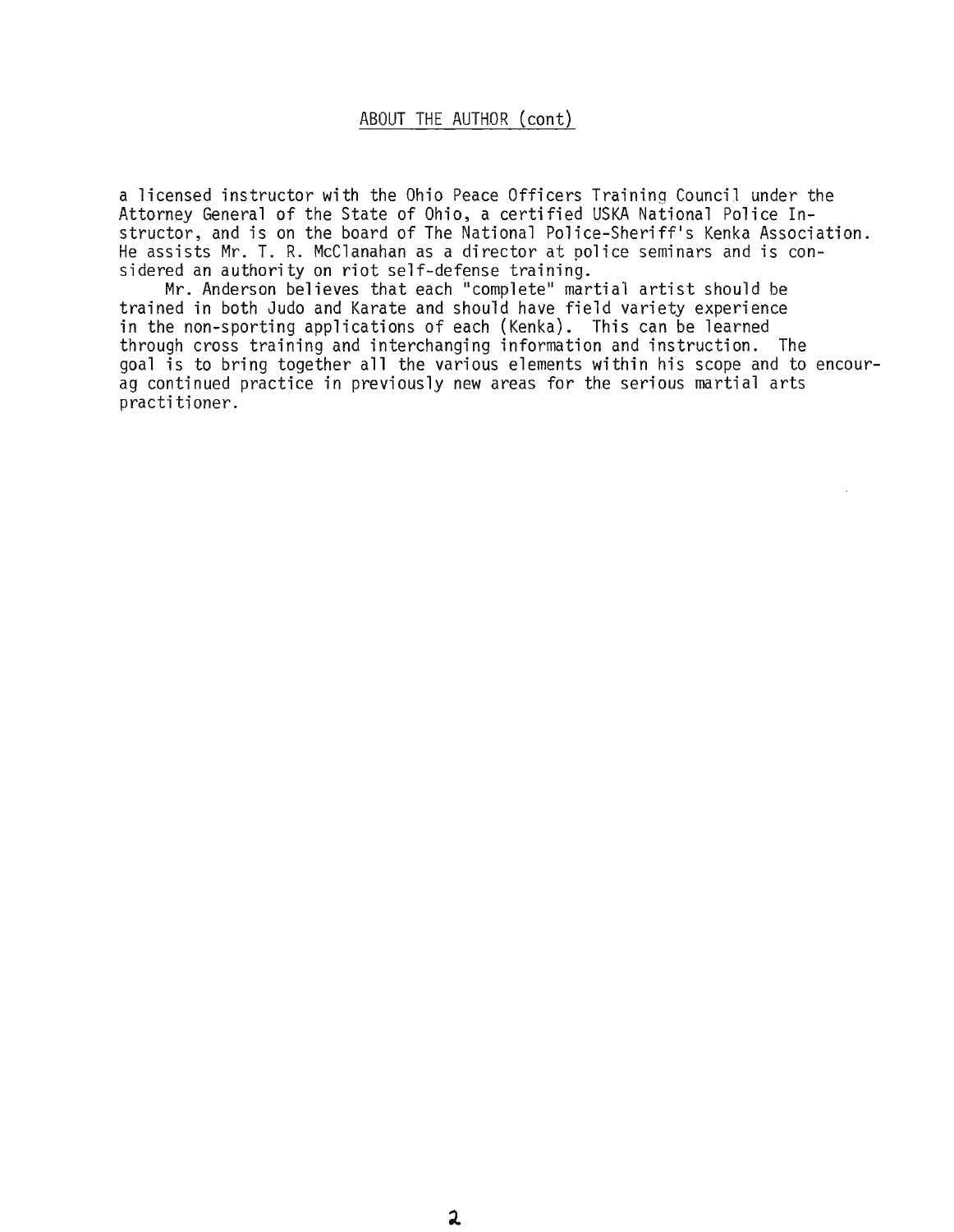

United States Karate Association

**NATIONAL HEADQUARTERS** 

PHOENIX, ARIZONA

**DIRECTOR** ROBERT A. TRIAS Karate 9th Degree Judo 3rd Degree

 $cc$ 

December 1, 1976

To Whom It May Concern:

This letter is to advise that GEORGE E. ANDERSON has been dutily appointed by officials of this organization as Head Taekwondo Style Chairman with the Technique and Research Board.

Mr. Anderson is authorized to supervise, regulate and standardize karate activities involving the Taekwondo system on behalf of this organization as stated under Article VIII, Section #11 A-D. This appointment also authorizes Mr. Anderson to make direct Taekwondo promotions up to the grade of 5th dan in compliance with the United States Karate Association by-laws and Constitution.

 $24$ 

Yours for World Karate,

R. A. Trias, Director United States Karate Association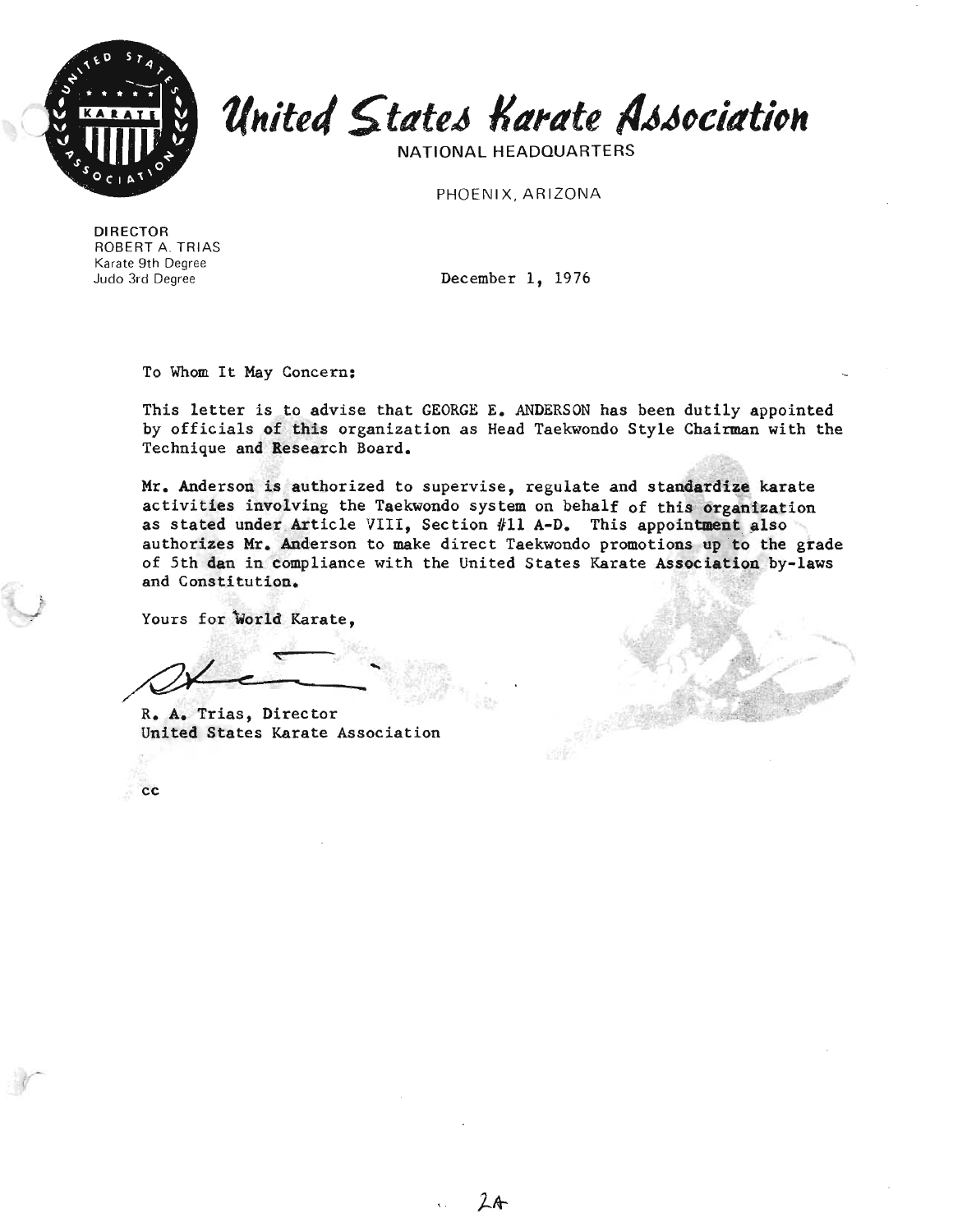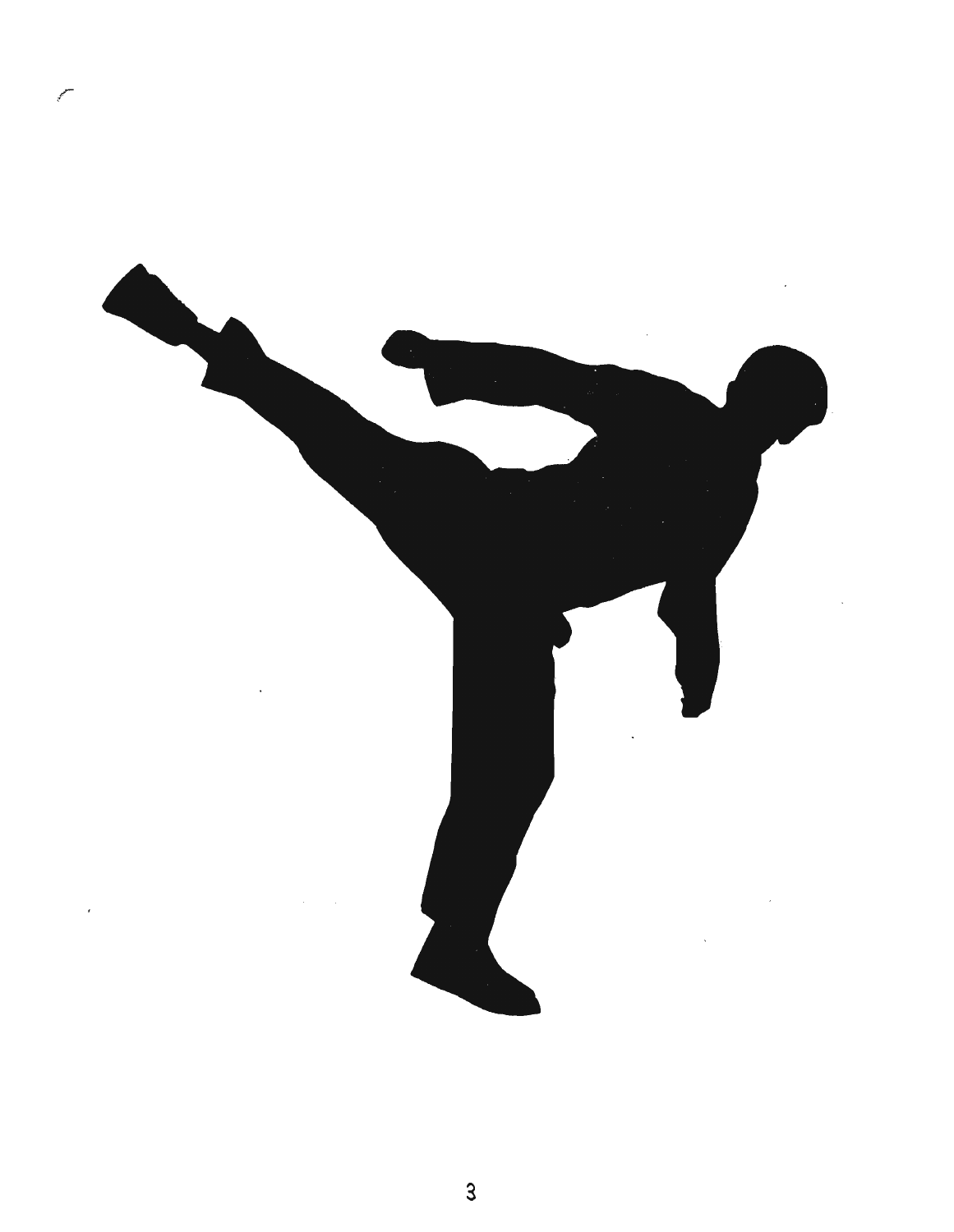ART I C L E S

ZEN

Bronstein, D. J. Search for Inner Truth Saturday Review: (40:22-3) Nov. 16 1957. Bronstein considers Zen in focus of 2 recently published books edited by William Barrett and Ruth Nanda Ansher.

Buddhism in the U.S.: a yen for zen? Senior Scholastic: (86:12) Mar. 25, 1965

- Fingester, P. <u>Beat and Buddhist</u> Christian Century: (76:226-7) Feb. 25, 1959 What lies behind the appeal Zen is coming to have for so many of our young fntellectuals.
- Graham, A. (review). Merton, 1. Zen Catholicism America: (108:752-4) May 25, 1963. Zen makes a point of exploding all forms of spiritual self-importance.
- Hand, 1. G. Challenge of Zen. America: (120:159-61) Feb. 8,1969. Zen is from start to finfsh a way of concentration. All its methods lead from recollection to deep concentration, from concentration to deep insight.
- Jung, H. Y. Ecology, Zen, western religious thought Christian Century (89:1153-6) Nov. 15, 1972. In seeking a solution to the ecological crises, we must learn to set aside old forms of religious, cultural and ethnocentric parochialism.
- Kapleau, P. All is one, one is none, none is all. New York Times magazine (26-7) March 6, 1966.
- Mahoney, S. Prevalence of Zen. Nation: (187:311-15) Nov. 1, 1958. The di fference between "Beat Zen" and "Square Zen".
- Making brainwaves, findings of Japanese scientists. Newsweek: (75:92-3) March 23, 1970.
- Real spirit of Zen? Newsweek: (54:121-2) Sept. 21,1959
- Ross, N. W. What is Zen? Mademoiselle: (46:64-5) Jan. 1958
- Watts, A. (orig. article) Hayakawa S. (review) Zen show me the way. Saturday review: (44:19) March 25, 1961. Relates how the Japanese actor used Zen methods in his work.
- Young, R. B. Go west, young Zen; cultists at Chico, Calif. Newsweek (65:46) June 14, 1965.
- Zen. Time: (69:65-6) Feb. 4, 1957. Short description of Zen. Couple of paragraphs about Dr. Suzuki - Columbfa U.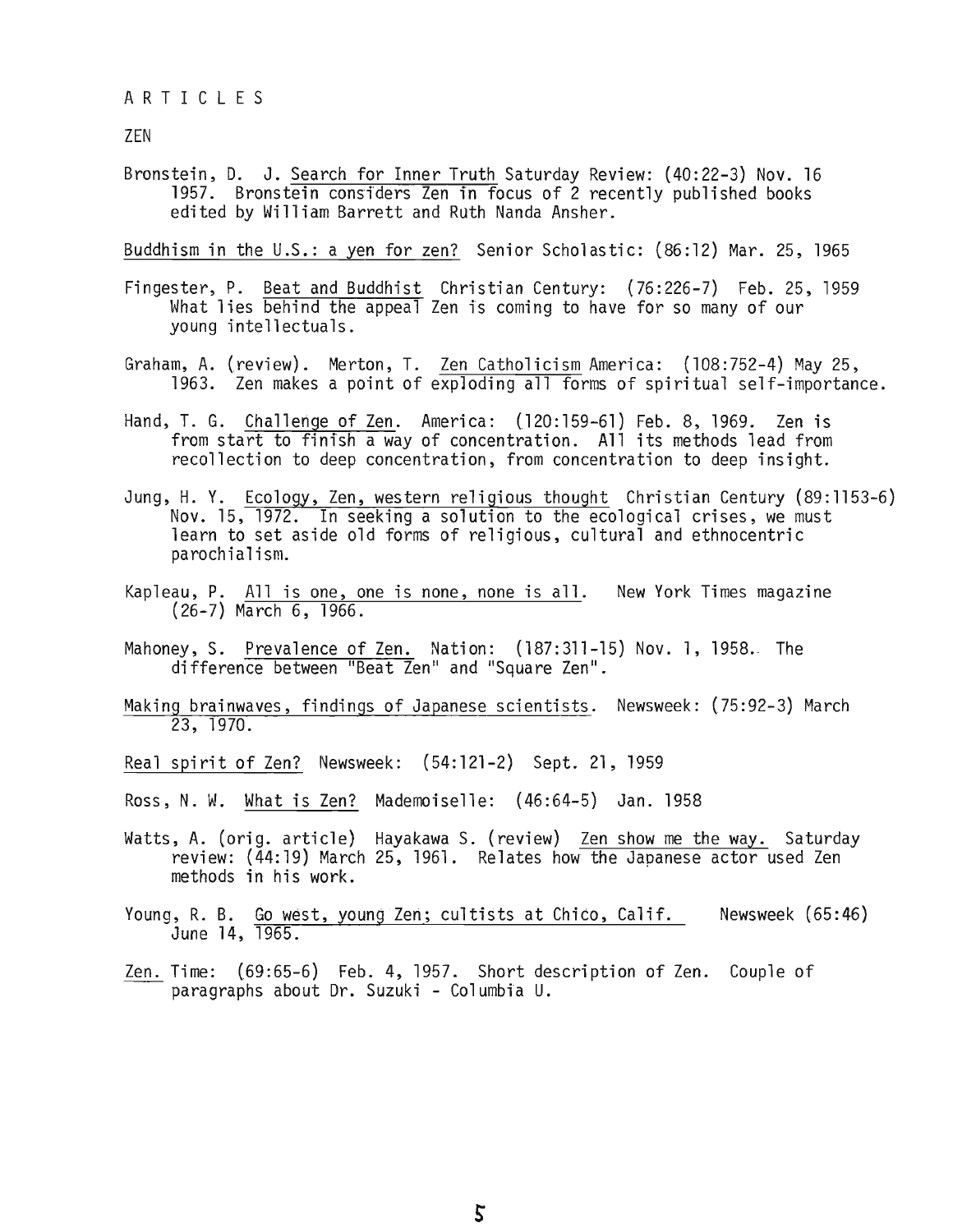- Lau, D. C. Lao Tzu, Tao Te Ching Penguin Books, 1963. Anthology of wise sayings compiled in about 4th Century B.C. Advances a philosophy of meekness as the surest path to survival.
- Launsbery, G. C. Buddhist Meditation. Tucson, Ariz.: Amen Press, 1973 Outlining of the essential ideas of Buddhist meditation. Includes: peace, good will, compassion, joy, serenity, morality, fresh breath and others as they pertain to subjects of meditation suitable for Western Culture.
- Linsen, Robert Zen: The Art of Life New York: Pyramid Communication Inc. Author presents a philosophic and historic view. Shows how Zen affects painting, poetry, intellectual endeavors and everyday life.
- Sohl, R. and Carr, A. (eds.) The Gospel According to Zen: Beyond the Death of God. New York: Mentor Book (New American Library) (Times Mirror) 1970. Brings together parables, riddles and poems to explore "new consciousness" that is thrusting modern religious thought beyond theology.
- Suzuki, D. T. An Introduction to Zen Buddhism New York: Grove Press, Inc. 1964. Zen is not only a philosophy--a way to self-understanding--it is also "primarily and ultimately a discipline".
- Watts, Alan <u>Meditation</u>. Millbrae, Calif : Celestial Arts, 1974. Through meditation "you come to your senses." In this second in a new series, Alan Watts shows how to meditate and why.
- Watts, Marie S. You are the Splendor: The Way to Spiritual Illumination. New York: Exposition Press, 1963. Author professes living as an illumined identity is to live normally, freely and to constantly experience peace, joy, fulfillment and perfection.
- Watts, Alan Zen and Now Videarecard (videotape) 1972. Watts contrasts the western view of the world with the Zen view. Emphasis is on the development of sensory awareness.
- Wilhem, R. and Baynes, C. F. The I Ching: or Books of Changes. NY: (Bollingen Series XIX:) Princeton University Press, 1975 One of the first efforts of the human mind to place itself within the uni verse.
- Sayi ngs of Buddha Mt. Vernon, New York: Peter Pauper Press, 1957. The teachings of Buddha describing a way of life, a way to rise above the troubles of life, and a way to achieve the ultimate happiness of Nirvana.

F I L M

The Puzzle of Pain 1966, color, 13 min. (rent \$10) Contemporary Films. Impulses from pain can moderate skin transmitted signals and thus modify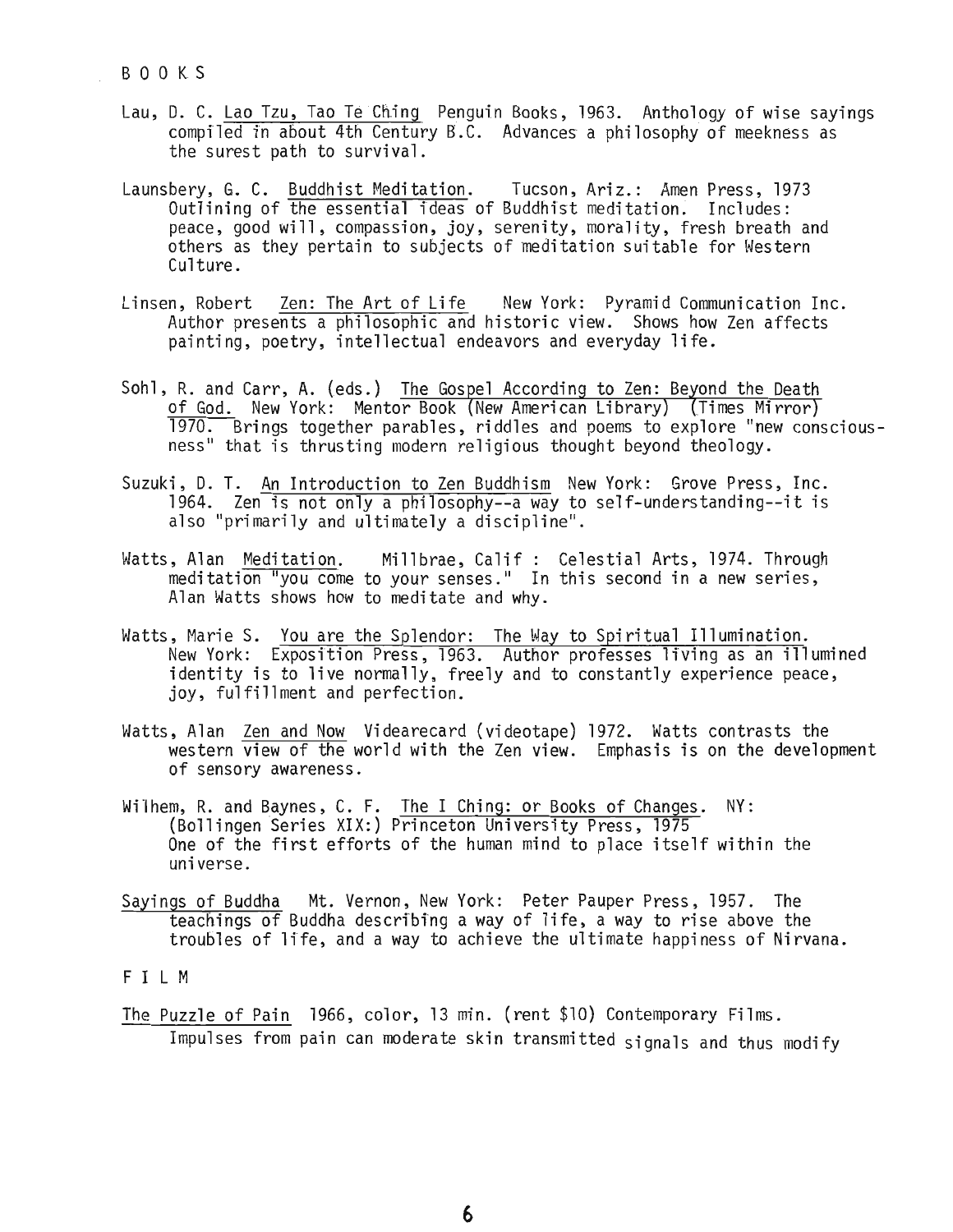## SELECTED READINGS IN BUDDHISM (WITH THE EMPHASIS ON ZEN)

- 1. THE THREE PILLARS OF ZEN, Edited by Philip Kapleau, Boston: Beacon Press (1970).
- 2. THE WHEEL OF DEATH, Edited by Philip Kapleau, published by Harper & Row, Hardcover only, 1971, 91 pp.
- 3. THE ZEN TEACHING OF HUANG POON THE TRANSMISSION OF MIND, translated by John Blofeld, hardcover, published by Rider & Co., London; paperback by Grove Press, N. Y., 1958, 135 pp.
- 4. THE ZEN TEACHING OF HUI HAlON SUDDEN ILLUMINATION, translated by John Blofeld, hardcover, published by Rider & Co., 1962, 160 pp.
- 5. ZEN: POEMS, PRAYERS, SERMONS, ANECDOTES, INTERVIEWS, edited and translated by Stryk and Ikemoto, paperback only, published by Doubleday Anchor, 1965, 160pp.
- 6. THE PRACTICE OF ZEN, by Chang Chen-chi, hardcover, published by Harper Bros., also by Rider & Co., 1959, 199 pp.
- 7. THE TIGER'S CAVE, compiled and translated by Trevor Leggett, hardcover, published by Rider & Co., 1964, 191 pp.
- 8. THE ZEN KOAN, by Miura and Sasaki, hardcover and paperback, published by the First Zen Institute of America in Japan; available in the United States, 1965, 156 pp.
- 9. THE PLATFORM SCRIPTURE, translated by Wing-tsit Chan, hardcover, published by St. John's University Press, 1963, 193 pp.
- 10. MANUAL OF ZEN BUDDHISM, by D. T. Suzuki, hardcover and paperback, published by Grove Press, 1960, 192 pp.
- 11. THE EMBOSSED TEA KETTLE (of Zen Master Hakuin), translated by R. D. M. Shaw, hardcover, published by Allen & Unwin, London, 1963, 196pp
- 12. THE WORLD OF ZEN, an anthology compiled by Nancy W. Ross, hardcover and paperback, published by Random House, 1960, 362 pp.
- 13. THE MATTER OF ZEN, by Paul Wienpahl, hardcover, published by N. Y. University Press, 1964, 162 pp.
- 14. FOUNDATIONS OF TIBETAN MYSTICISM, by Lama Govinda, hardcover, published by E. P. Dutton, 1960, 370 pp.
- 15. A BUDDHIST BIBLE, compiled by Dwight Goddard, hardcover, published by E. P. Dutton, 1952, 677 pp.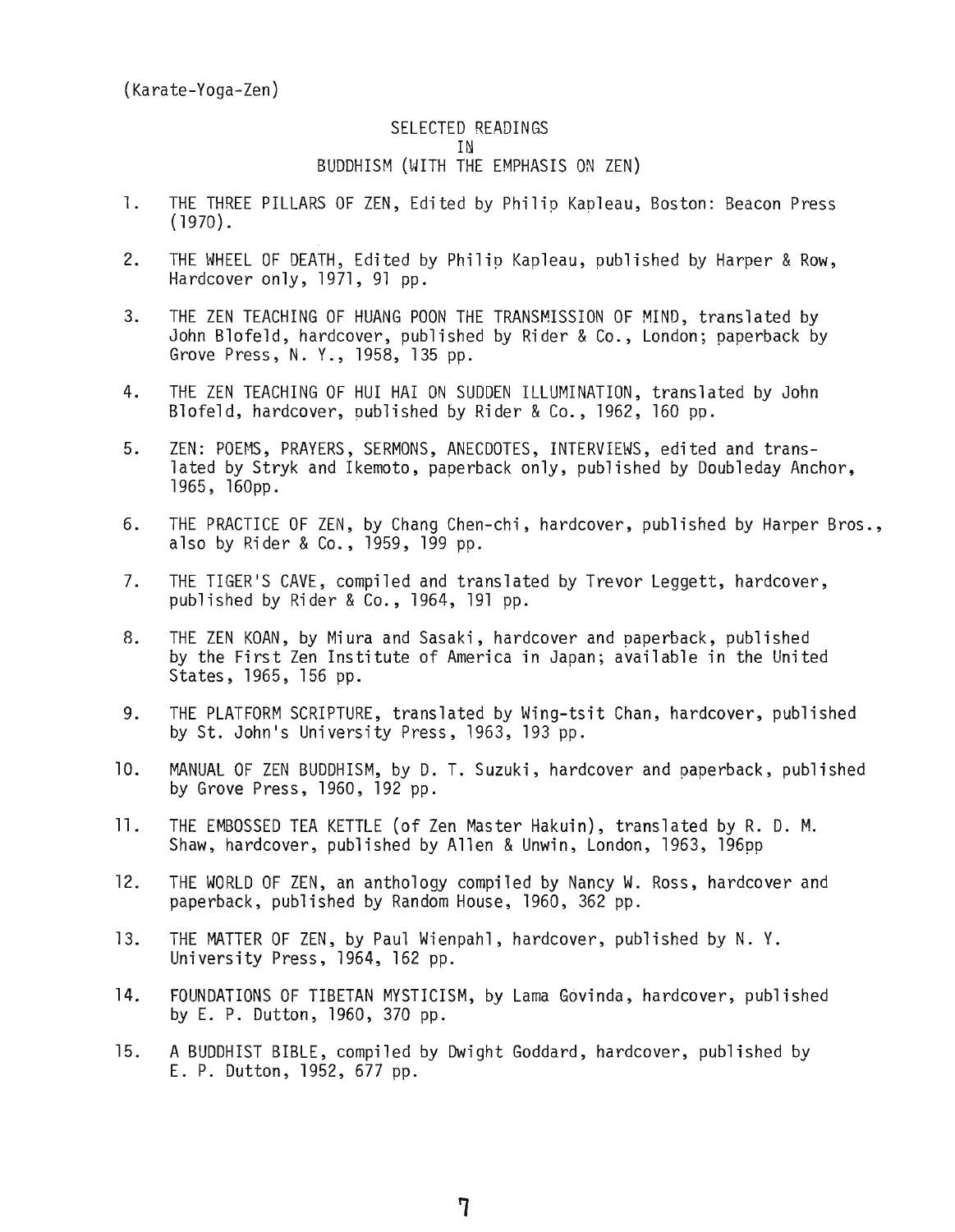(Karate-Yoga-Zen)

- 16. A SURVEY OF BUDDHISM, by Bhikshu Sangharakshita, hardcover, published by The Indian Institute of World Culture, London, 1966, 527 pp.
- 17. BUDDHIST TEXTS THROUGH THE AGES, ed. by Edward Conze, hardcover and paperback, 1954, 322 pp.
- 18. THE SURANGAMA SUTRA, translated by Chas. Luk, hardcover, published by Rider & Co., London, 1966, 262 pp.
- 19. THE PILGRIMAGE OF BUDDHISM, by J. B. Pratt, hardcover, published by The MacMillan Co., 1928, 758 pp.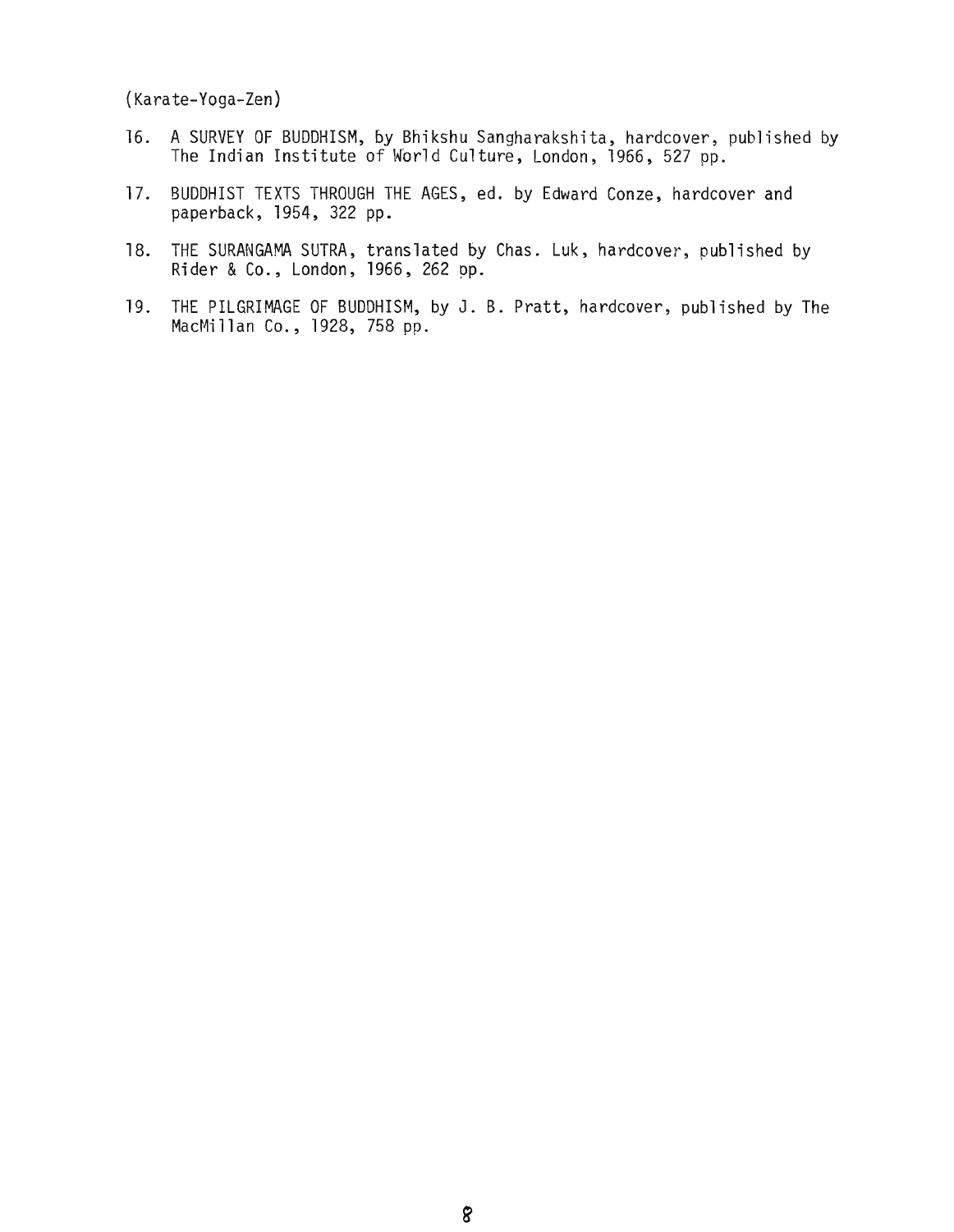F I L M

Involuntary Control Color, 25 min. (sale \$275, rental \$25) Hiley Education Services. Current research into what inner parts of the body can be consciously controlled.

The Mind of Man Color 119 min. (Rental \$33) Indiana Univ. AV Center. Deals with the relationship between mind, brain and body.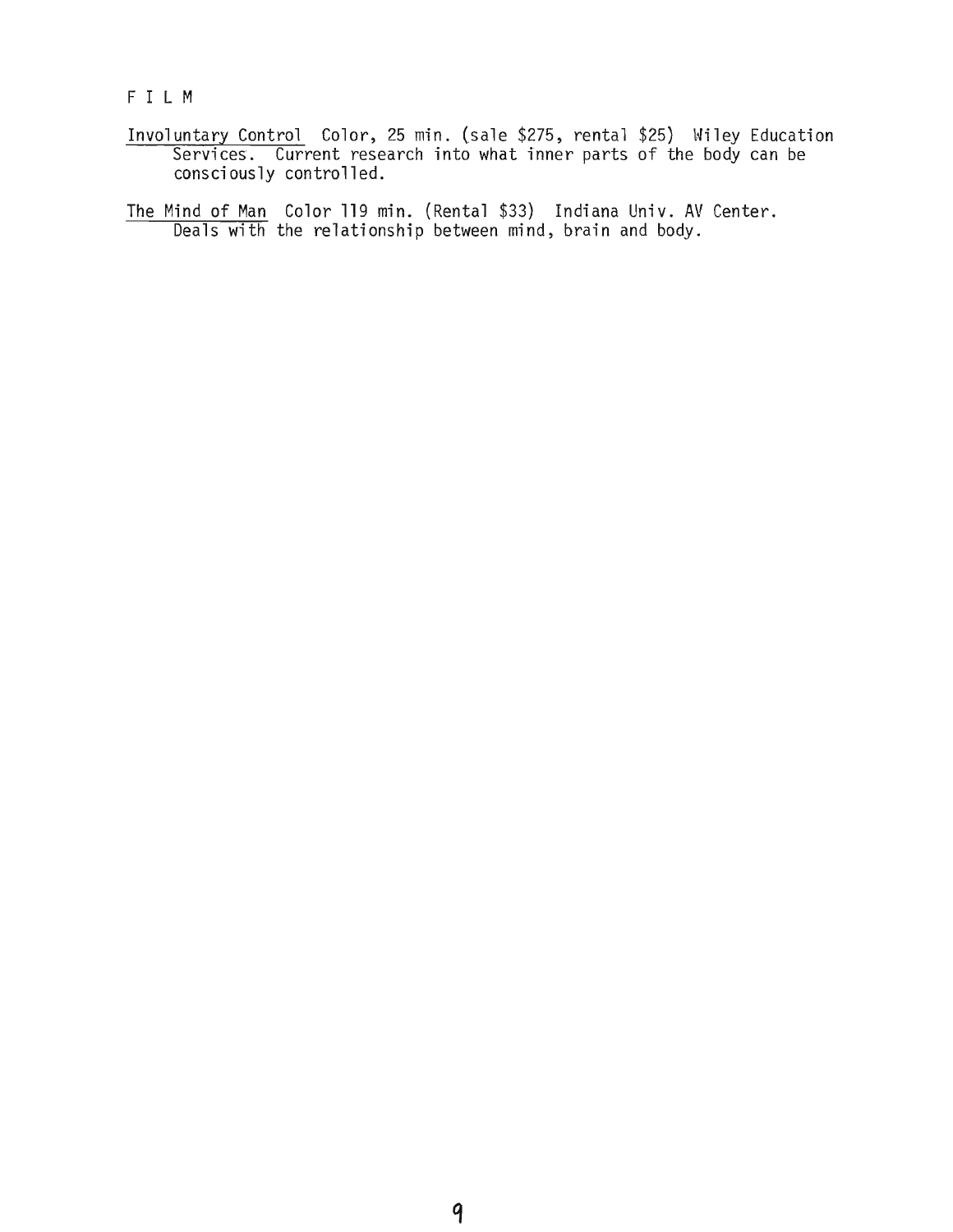## THE PROFESSIONAL KARATE-KA: A PHYSICAL EDUCATOR

America is in the midst of a genuine participant sports boom. We are buying more bicycles than automobiles; sports fashion and athletic footwear have become major industries; the number of skiers and tennis players has tripled; and the number of young women participating in scholastic sports has quadrupled in a decade. Joggers, backpackers, and bicycling commuters are commonplace. Professional karate men and women must be aware of this trend and be prepared to capture a large part of this growing market.

The American public is becoming more educated to the value of physical exercise and a sound exercise program. The far majority are not interested nor do they relate to the gentlemen handing out his brand of street fighting. They are legitimately interested in their good health through a regular physical program for fitness. On all sides the evidence is mounting that physi- cally fit persons live longer, perform better, and participate more fully in life then those who are not fit. Regular, vigorous exercise is essential to good health, and it enhances the capacity for enjoying life. We, the professional karate-kas, must be able to show to the American public how our special brand of exercise can fill the bill for what men and women today need and are searching for.

Karate must cross the cultural line if it is to become more fully absorbed into the American way of life. Much of the seemingly mystical powers of karate will not attract the educated American in the future. Karate instructors will rise and fallon the basis of their being able to cope with the assimulation of karate into the American way of life, and on their ability to project themselves as physical educators of the highest quality. Although people may appreciate the fortitude of hard fighting and difficult boardbreaking, they are not always interested in performing such feats themselves.

In competition with other forms of exercise, Karate is looked upon as an alternate physical fitness program. Ability to defend oneself is considered an attractive by-product but not necessarily the main goal. Traditional beliefs are one thing, but we are a market structure. As the market progresses so also must karate progress if we are to survive. Ability to respond to demand and a good product are keys to any successful venture. The fact that we must take this seriously is found in the decline of many long established gyms both in Ohio and across the country. Failure to provide a good product, and failure to attract new students in this time of growing demand played a substantial part in their decline. It is becoming more difficult to attract new students on the basis of karate's previous magnetism.

The Karate world is changing. Full contact karate will wean out many Karate-kas who do not have the time and/or the dedication to hone their bodies to the fine tune necessary for this vigorous, but who will attempt to present themselves as the embodiment of the contact fighter. We cannot allow the American public to assume that the apex of Karate training lies down this avenue. Rather we must commit ourselves harder to the conviction that a proper physical exercise program (i.e. Karate) will lead to a strong, healthy body, a clean fresh mind, and a relaxed mental outlook. It is necessary to convince the American public that Karate has value in this regard and that it is the best overall sports program available.